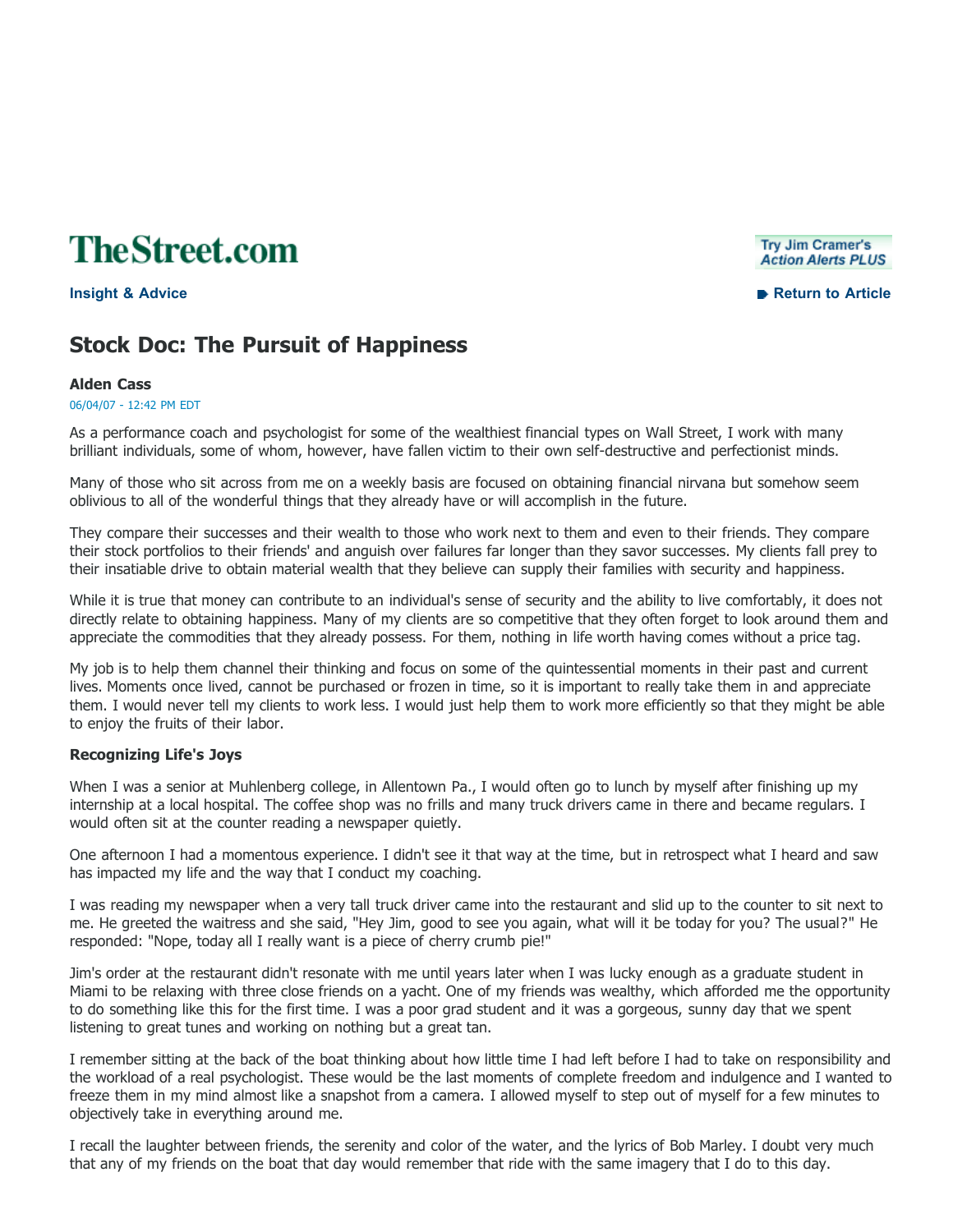This quintessential moment made me think of that burly truck driver in Pennsylvania and how simple his request was that day at the coffee shop. For him, it wasn't about yachts, condos or filet mignons. To make him happy at that single moment, all he needed from the waitress was a piece of cherry crumb pie.

## **Learn to Appreciate**

We often forget how simple it is to please ourselves because we are constantly looking out at the world and sizing up our self-worth against other people's accomplishments.

What happens to us in our maturation that prevents us from appreciating things the way we used to when we were younger? I believe the answer to this question lies in our perceptions of things and how our pasts color them in the present.

I always tell my clients the story about my first and last boat ride as an innocent and young adult. I recommend that they also examine small moments in their lives and not take them for granted. It is important to step outside of yourself and take objective "snapshots" of events or moments as they are happening. As you grow older, these moments remembered with clarity can serve as a positive force when things get tough.

I suppose the lesson is that happiness, as elusive as it may seem, might not be as far away as you think. Sometimes you just have to look outside of your work and take in the moment objectively to recognize it sitting there with you.

So the next time you find yourself watching your child at play or walking down the beach with your significant other, take the snapshot in your mind and carry it with you everywhere. Stocks can go up and down without our control, but happy memories can remain consistently with us for the rest of our lives. Only we have the power to harness them.

Please write to the Stock Doc with your trading, emotional or investing dilemmas. Dr. Cass always welcomes comments and stories, for which he'll try to offer valuable solutions in later columns.

#### **Visit TheStreet for more great features**

#### **THESTREET PREMIUM SERVICES**

From the action-oriented investing ideas of *Action Alerts PLUS* by Jim Cramer to the expert technical trading strategies of Helene Meisler's *Top Stocks*, TheStreet.com offers a range of premium services to help boost your portfolio's performance. View now.

#### **EXPERT ADVISORS ALERTS DELIVERED TO YOUR INBOX**

*Action Alerts PLUS*: Cramer's personal portfolio, emails before he acts. *RealMoney*: 70+ experts share their top investing ideas and analysis. *Stocks Under \$10*: Alerts identify undervalued stocks with profit potential.

#### **FREE NEWSLETTERS**

Get an edge on the market with the help of free email newsletters like Jim Cramer's *Daily Booyah!*. Learn about the day's major market events, companies that sizzled or fizzled and lots more that can help you make more profitable investing decisions. Sign up.

#### **Sponsored Links**

#### **2550% Penny Stock Gains?**

Our last pick exploded 2550% - Join our newsletter for free picks! www.PennyStocksExpert.com

#### **Penny Stock Gaining 5000%**

Sign up for Free to receive alerts about the next stock to jump 5000% www.PennyStockGains.com

#### **Rich Dad New York City**

Rich Dad Poor Dad Education. FREE financial workshops Mar. 22nd - 25th www.richdadeducationseminars.com